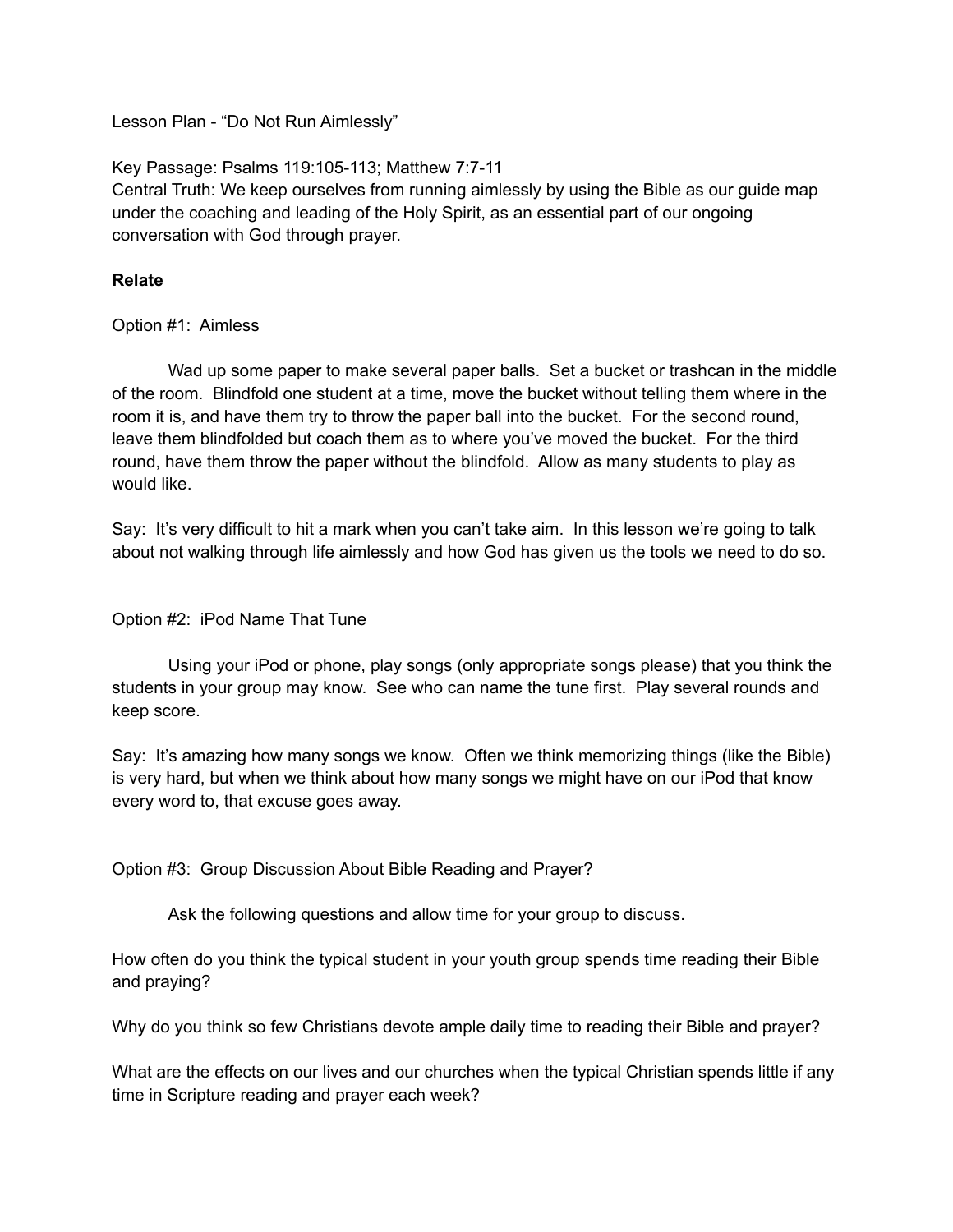# **Realize**

Bible Teaching Plan:

#### Introduction to the Passage

Teach: As we run through the race of life, the prize that we pursue is God Himself. We obtain Him freely as a gift, and it is our focus on God as our prize that causes Christians to live lives of distinction. We keep this undergirding truth in mind as we read the words of the apostle Paul.

## READ 1 Corinthians 9:24-27

After establishing the eternal value of the prize that we obtain according to verses 24 and 25, Paul then steers the discussion to the way that the prize shapes the life of the believer. Verse 26 begins with the thought, "So I do not run aimlessly." We do not want to be the freshman on the cross-country team who gets lost in the woods trying to find his way to the finish line! So that he does not run aimlessly, he needs to study the route, curves, and distance of the course that is before him. The best way that he has to learn about where he is running is to spend time learning from his coach, who knows what lies in front of the runner.

In our spiritual lives, we "do not run aimlessly" by following that exact same strategy. Instead of communicating with a coach, we get to have a conversation with God. Since God is spirit (John 4:24) and Christ has gone away to His Father (John 16:7), talking to God looks different than talking to a human coach. At this point, we arrive at the spiritual disciplines of Bible study and prayer – the two major components of a conversation with God.

Why Should I Read, Study, Memorize, and Meditate on the Bible?

Teach: Psalm 119 is the longest chapter in the entire Bible, spanning 176 verses. The entire chapter is devoted to hammering home the importance of God's written word. For our purposes in examining how it looks to "not run aimlessly," we are going to focus on two important truths from the segment of Psalm 119:105-113. The passage says, "105Your word is a lamp to my feet and a light to my path. 106I have sworn an oath and confirmed it, to keep your righteous rules. 107I am severely afflicted; give me life, O Lord, according to your word! 108Accept my freewill offerings of praise, O Lord, and teach me your rules. 109I hold my life in my hand continually, but I do not forget your law. 110The wicked have laid a snare for me, but I do not stray from your precepts. 111Your testimonies are my heritage forever, for they are the joy of my heart. 112I incline my heart to perform your statutes forever, to the end."

A. The Bible Lights My Path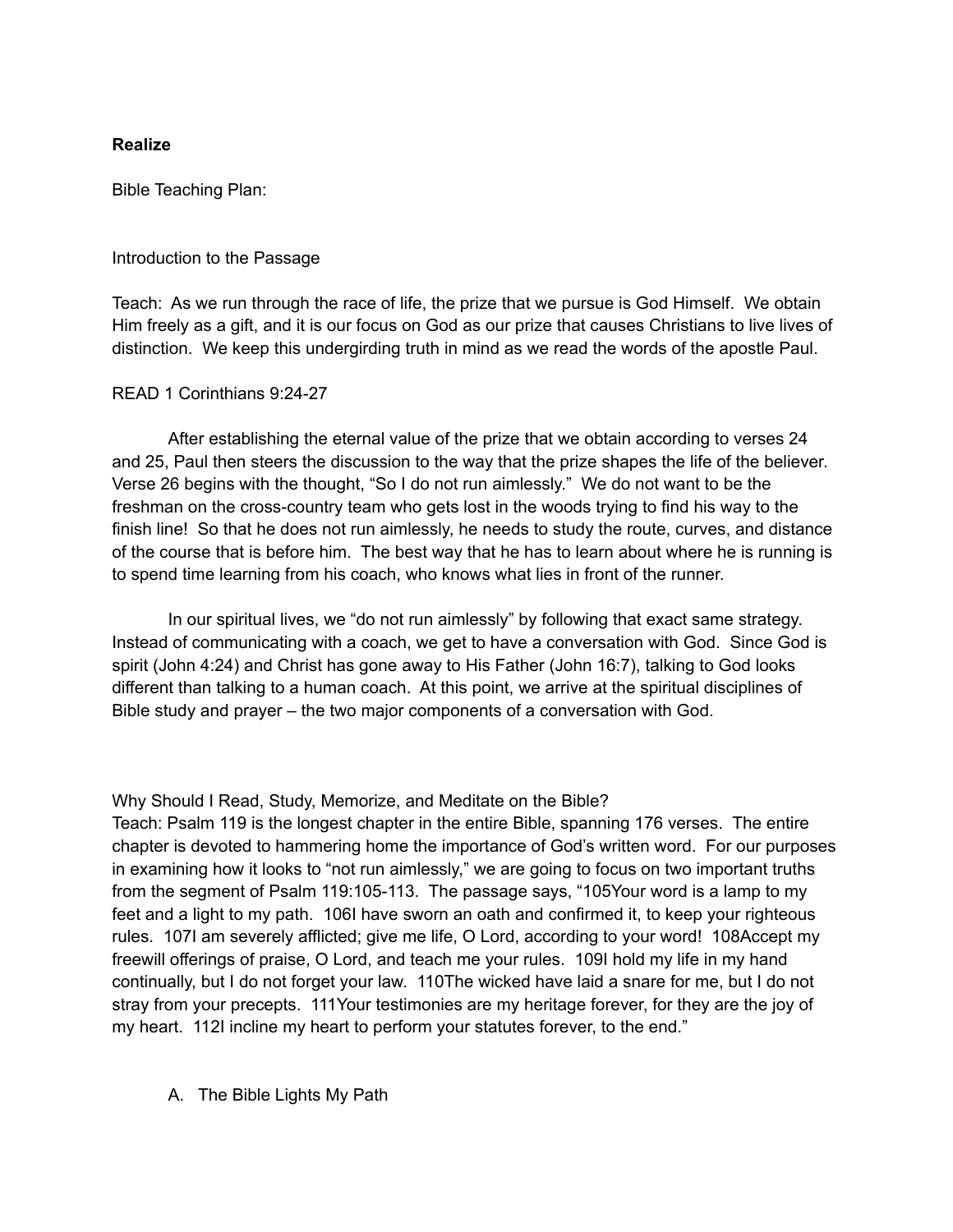Teach: Psalm 119:105 opens with the truth, "Your word is a lamp unto my feet and a light unto my path." In modern terms, God's Word is the flashlight carried in my hand during a campout, the headlights on the front of my car, or the candle shining in my living room during a power outage. Since we are running after a prize, we need to see where we are going. If we want to avoid running aimlessly, God's Word shows us the path that He wants us to take. It really is that simple. Unless we spend time reading, studying, and meditating on God's Word, we are doomed to run aimlessly like someone stumbling around in the dark.

Having the light on my path is so important that there are multiple spiritual disciplines associated with the Bible.

We read it – meaning that we look at its overall unfolding story and teachings by reading verse-by-verse and chapter-by-chapter.

We study it – meaning that we break the text down using cross-references, consulting scholarly writers, and looking at the original language and context.

We meditate on it – meaning that we deeply and slowly contemplate a specific verse or truth. We also memorize it – meaning we commit a verse or passage to memory and hide it in our heart.

Realize Discussion Question #1: What is the difference between reading and studying the Bible?

Realize Discussion Question #2: What is the difference between meditating and memorizing the Bible?

READ 2 Timothy 3:16

Realize Discussion Question #3: How do each of these 4 disciplines keep Christians from "running aimlessly"?

B. The Bible Is Worth Pursuing

Teach: As the writer is turning to God's Word, three things strike us about his situation. First, there are forces at work that make his life difficult. He is "severely afflicted" (v107), "[his] life is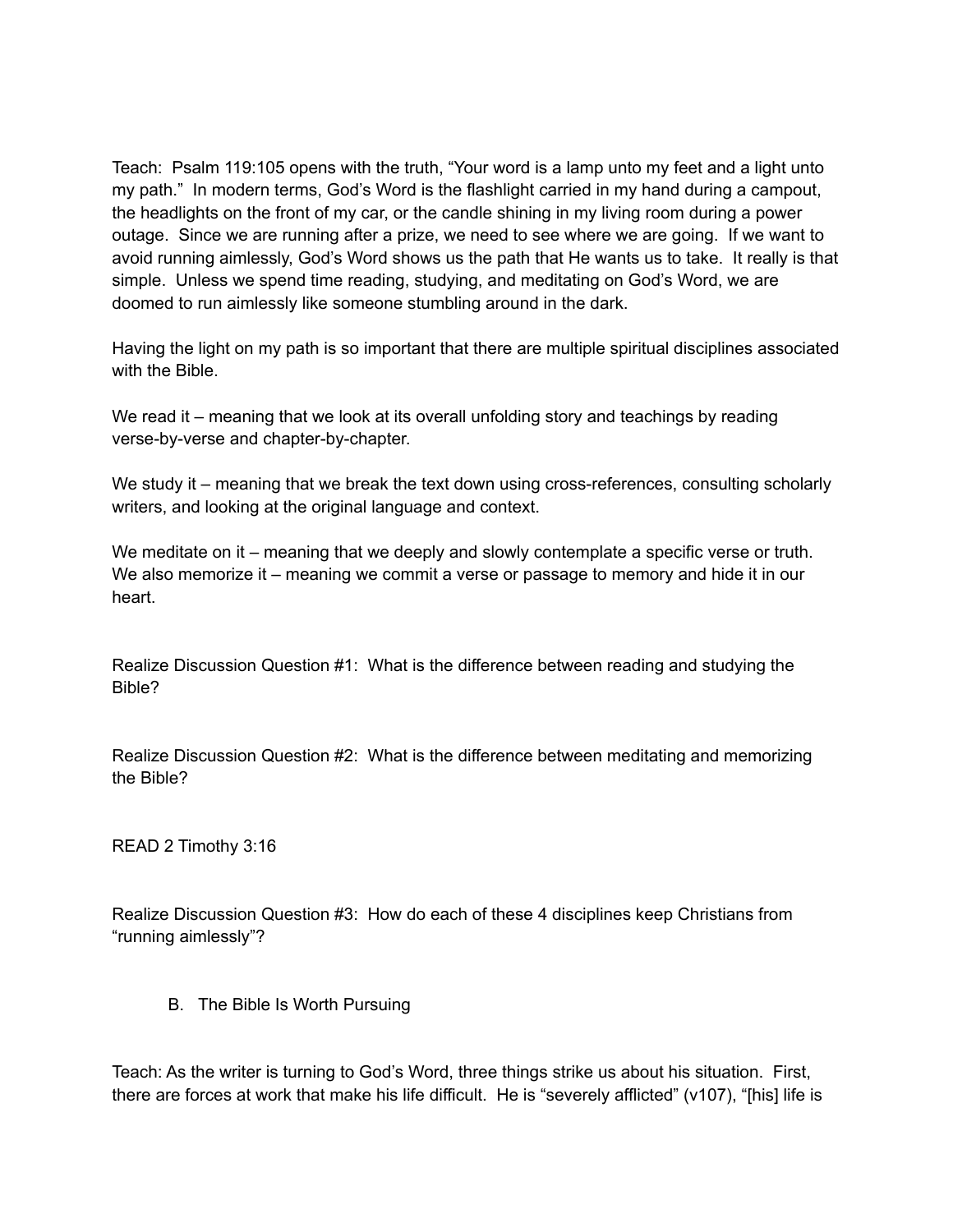in [his] hand continually" (v109), and "the wicked have laid a snare for [him]" (v110). At the same time, the writer repeatedly and consciously commits himself to pursuing God's Word. He has "sworn an oath and confirmed it" (v106), made a "freewill offering of praise," and "[inclined] [his] heart" (v112). Finally, God's Word is the light and lamp that will sustain his pursuit "forever" (v111 and v112).

The forever value of seeking God's Word as a light for our path is an understanding that we need to have as we seek to integrate the disciplines of reading, studying, memorizing and meditating on God's Word into our race of life. So many of us have had a time in our lives when we tried to get into the habit of reading the Bible every day – only to be derailed a few days or weeks later by hardships and distractions that pull our time and attention away from God's Word. Psalm 119:105-112 calls us to set our minds to pursuing God's Word when it is not easy because of its eternal and illuminating value!

It only makes sense that a primary way that God would communicate with us is by having the Spirit lead us to particular passages of the Bible that He Himself inspired.

Quote: "The purpose of God's Word is to bring us to God through the salvation that is in Christ. It does this by revealing His plan and purpose, by conforming us more and more to the image of Christ, and by providing the shape of the presence of God with His people through the Spirit of Christ" -Graeme Goldsworthy

Realize Discussion Question #4: Since the Bible is God's primary way of revealing Himself, His plan, and His purpose to His people, how will you dedicate yourself to knowing and applying God's Word?

Why Should I Spend Time Praying?

Teach: As we think about what God has told us through His Word, we naturally begin to speak back to Him through prayer. The disciplines associated with the Scriptures and the discipline of prayer are all just part of a back and forth conversation with the living God who walks with us along the path of our life. We know how and where to proceed because He leads us through this ongoing conversation.

A. God Wants Me to Come to Him

Teach: If we are in a race in pursuit of enjoying God's presence as our imperishable prize, it just makes sense that He wants us to seek Him and to spend time with Him. Matthew 7:7-8 says,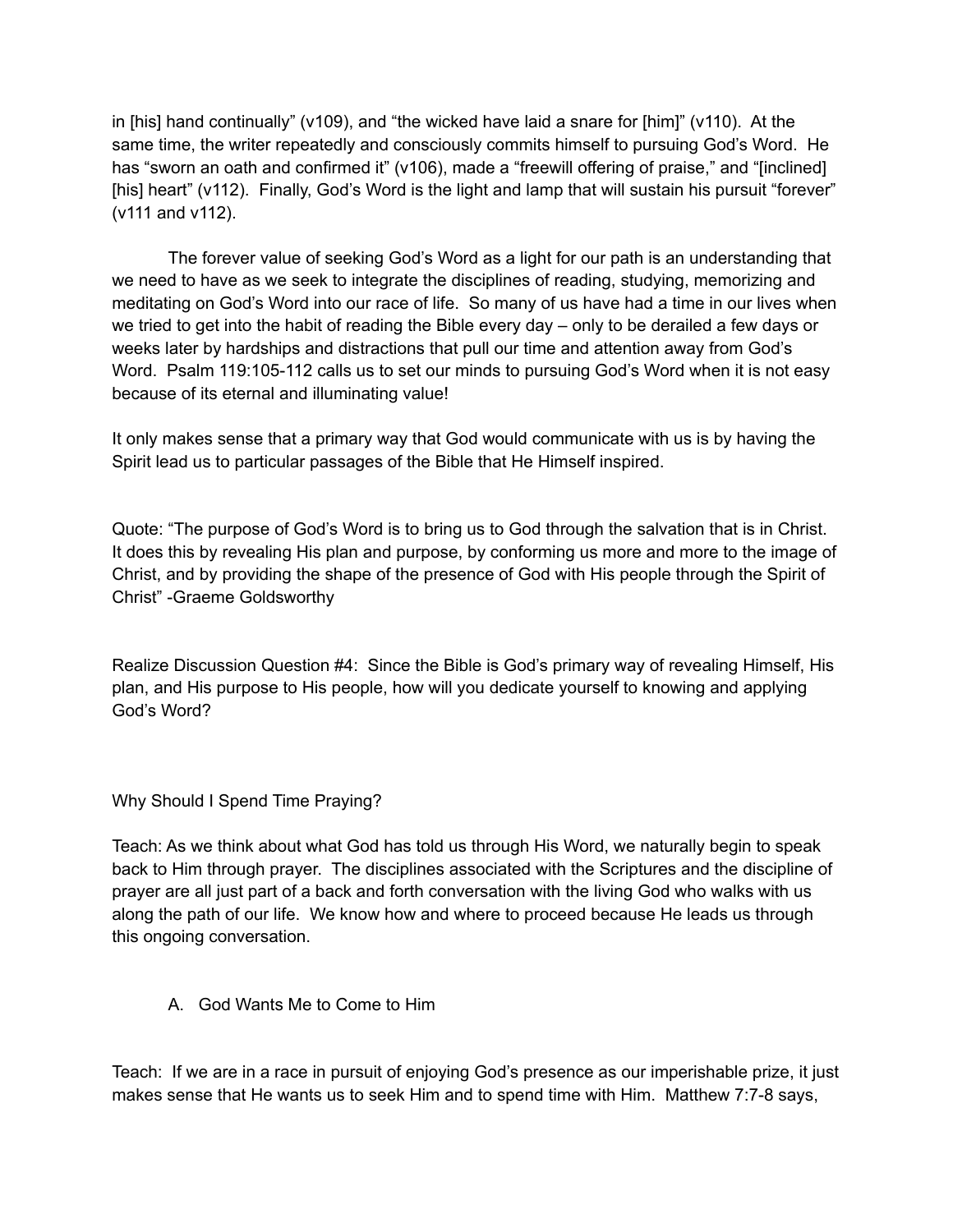"Ask, and it will be given to you; seek, and you will find; knock, and it will be opened to you. For everyone who asks receives, and the one who seeks finds, and to the one who knocks it will be opened." God knows everything and holds the whole world in His control. At the same time, He wants us to come talk to Him. He wants to hear from us as we ask, seek, and knock.

Quote: "But God not only has spoken clearly and powerfully to us through Christ and the Scriptures, He also has a Very Large Ear continuously open to us. He will hear every prayer of His children, even when our prayers are weaker than a snowflake. That's why, of all the Spiritual Disciplines, prayer is second only to the intake of God's Word in importance." - Donald **Whitney** 

Teach: Even Jesus Himself took time out of His life and ministry to pray! In one of many references in the four gospels to similar actions, Mark 1:35 says, "And rising very early in the morning, while it was still dark, he departed and went out to a desolate place, and there he prayed." Jesus is God! If He devoted Himself to the discipline of prayer, it gives us two reminders. First, coming to God in prayer really is important. Second, the fact that Jesus prayed to His heavenly Father – and that they are two persons of the Trinity – shows us that prayer is talking to God as part of a dynamic personal relationship.

# READ Hebrews 4:15-16

Realize Discussion Question #5: What does Hebrews 4:15-16 say about why and how Christians should pray?

B. God Wants To Answer My Prayer

Teach: In response to the asking, seeking, and knocking of Matthew 7:7-8, the verses promise in turn that "it will be given to you," "you will find," and "it will be opened to you." This person also "receives" and "finds."

READ Matthew 7:9-11

Teach: No loving dad will respond to his hungry son's request for food by giving him a rock or a snake! Instead, these verses remind us of the obvious truth that the father will give him bread and fish (or in the case of modern America, chicken nuggets and French fries!). Verse 11 concludes the section by reminding us, "If you then, who are evil, know how to give good gifts to your children, how much more will your Father who is in heaven give good gifts to those who ask him!" It is the same truth of James 1:17 that "Every good gift and every perfect gift is from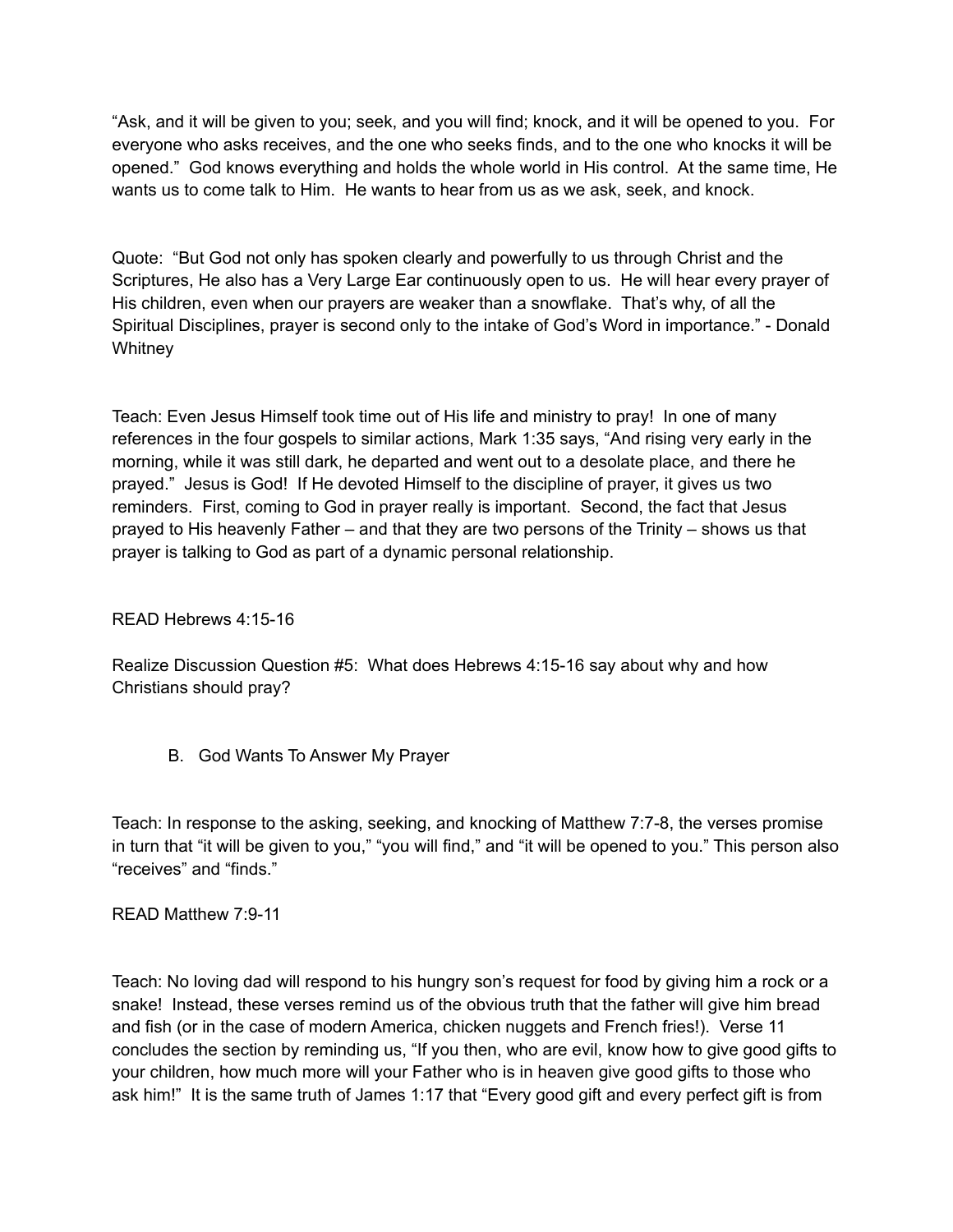above, coming down from the Father of lights with whom there is no variation or shadow due to change."

God wants to respond to us because He loves us like a devoted dad. Even more than the benefits of having our prayers answered, praying is spending time with God Himself – who is the prize we are pursuing anyway! When we are spending time talking to God, we are getting a glimpse of the prize that we will obtain forever when we fellowship with God face-to-face for all of eternity.

Realize Discussion Question #6: How does knowing that God loves you and wants the best for you impact the way you pray?

## **Renovate**

Option #1: Scripture Meditation Exercise

As discussed earlier in the lesson, Scripture meditation is when we deeply and slowly contemplate a specific verse or truth. Have your students spend several minutes meditating on the following verses. Encourage them to read the verses several times and to write notes in their student books as thoughts about the truths conveyed in these verses come to their minds.

Psalms 1:1-6

Matthew 5:3-10

Romans 12:1-2

1 John 2:1-6

Ask: How is this different than quickly reading a passage during a typical quiet time?

#### Option #2: Prayer Exercise

There are four primary components to the prayers we voice to God: Adoration, Confession, Thanksgiving, and Supplication. Use the following guide to walk your group through public and private times of prayer.

Say & Ask: Adoration is when we ascribe praise and glory to God. What are some things that we can say to God to praise Him and bring Him glory?